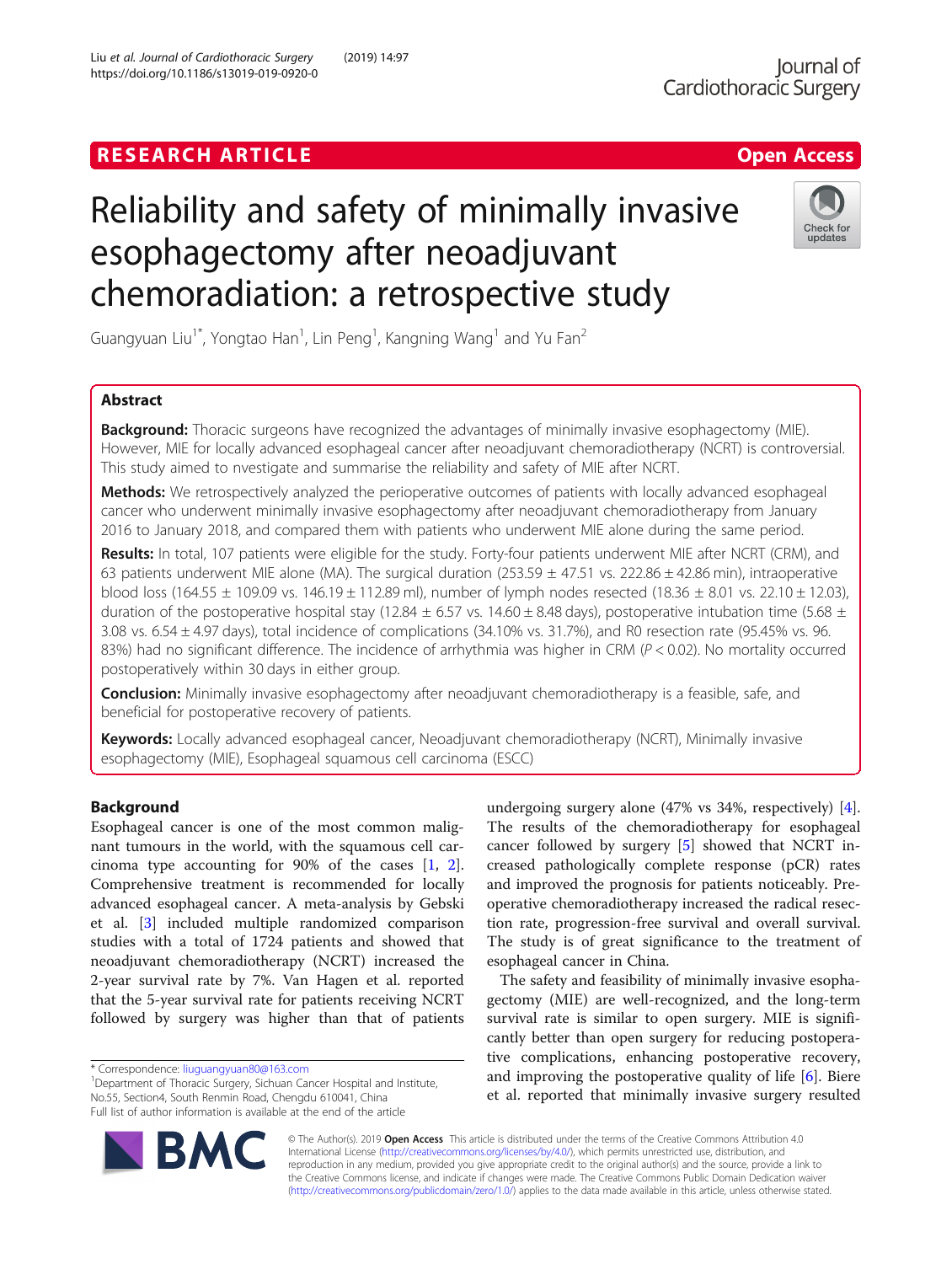<span id="page-1-0"></span>in less blood loss, a lower rate of pulmonary infection (9% vs. 29%), and a shortened hospital stay than open surgery, but it required a longer operative duration than open surgery.These conclusions have also been confirmed in other meta-analyses [\[7](#page-6-0)–[11\]](#page-6-0).

Some scholars consider that preoperative chemoradiotherapy leads to local tissue oedema, fibrosis, unclear anatomical stratification, and decreased immunity, which increases the difficulty of minimally invasive surgery and perioperative complications. Therefore, could MIE have superior outcomes on patients who received induction radiation and chemotherapy compared to those who only had MIE?There are numerous studies that compare MIE with open esophagectomy, with or without NCRT. Fewer studies have compared MIE after NCRT with MIE alone. Is it reliable and safe for patients to have MIE after a neoadjuvant chemoradiation?In this retrospective study, we analysed patients who underwent MIE after NCRT due to locally advanced esophageal cancer from January 2016 to January 2018. Then, we compared the data of the patients with those who underwent MIE only; we found it achieved good short-term results.

# Methods

### Patients

A total of 107 patients were eligible for this analysis. The flow chart is shown in Fig. 1. Between January 2016 and January 2018, all the patients were diagnosed with esophageal squamous cell carcinoma, and assessed with cervical and endoscopic ultrasonography, thoracic and abdominal enhanced computed tomography, or positron emission tomography (PET). The clinical stages were stages II- IV (T2-4 N0-2 M0). Forty-four patients underwent a McKeown MIE after chemoradiotherapy, and 63 patients underwent a McKeown MIE only. All the



# **Flow diagram**

Fig. 1 Flow diagram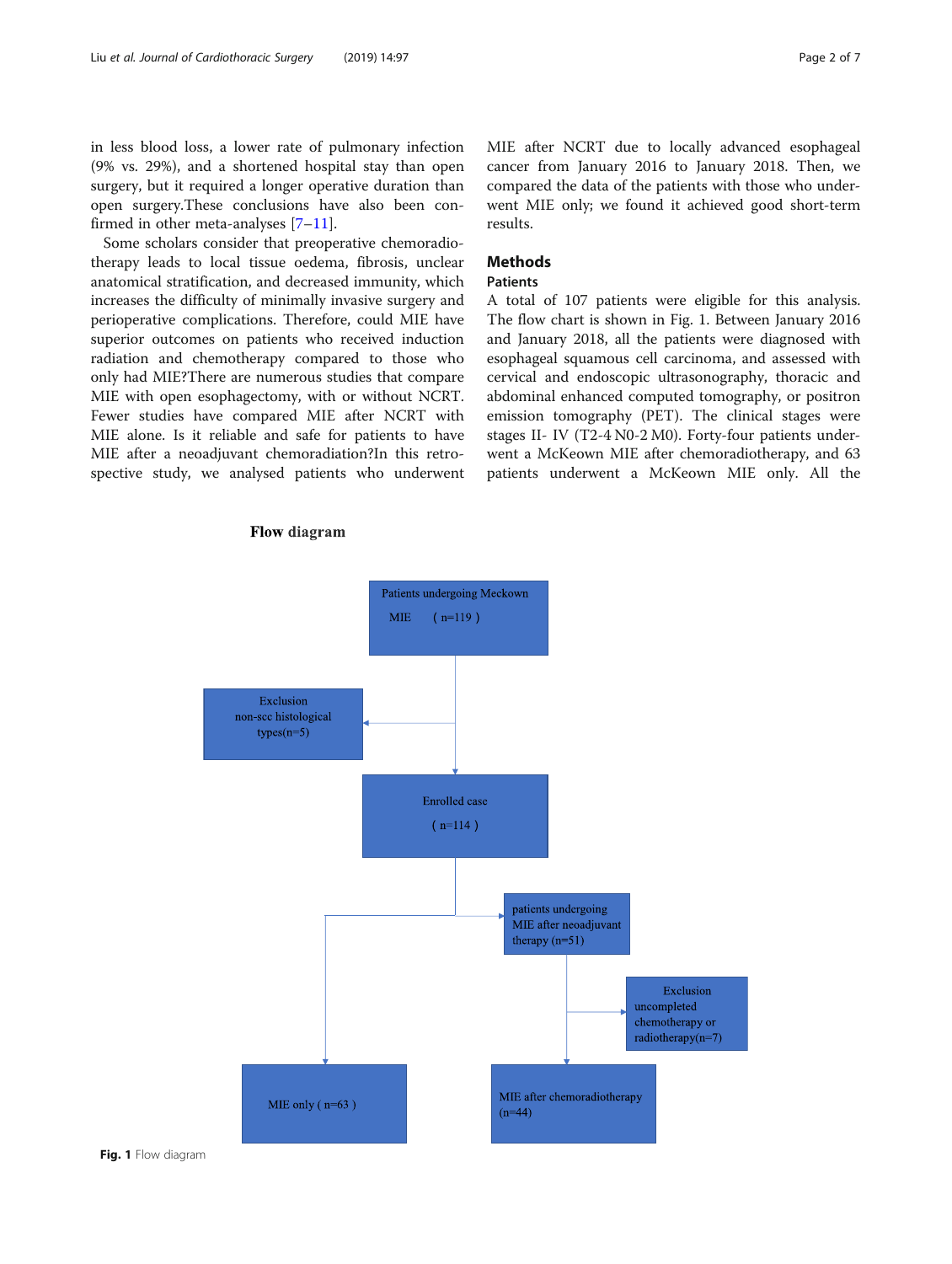<span id="page-2-0"></span>

|  |  | Table 1 Patient demographic, Clinical, and preoperative data |  |  |  |
|--|--|--------------------------------------------------------------|--|--|--|
|--|--|--------------------------------------------------------------|--|--|--|

|                           | $NCRT + MIE$  | MIE alone     |
|---------------------------|---------------|---------------|
| Age(mean)                 | 47-70 (59.45) | 44-73 (60.06) |
| Male/Female               | 38/6          | 47/16         |
| Smoking history           |               |               |
| yes                       | 35 (79.5%)    | 44 (69.8%)    |
| no                        | 9 (20.5%)     | 19 (30.2%)    |
| Drinking history          |               |               |
| yes                       | 34 (77.3%)    | 42 (66.7%)    |
| no                        | 10 (22.7%)    | 21 (33.3%)    |
| COPD                      |               |               |
| yes                       | 5(11.4%)      | 8 (12.7%)     |
| no                        | 39 (88.6%)    | 55 (87.3%)    |
| Location of primary tumor |               |               |
| Upper thoracic            | 8 (18.2%)     | 10 (15.9%)    |
| Middle thoracic           | 33 (75%)      | 37 (58.7%)    |
| Lower thoracic            | $3(6.8\%)$    | 16 (25.4%)    |
| T-classification          |               |               |
| T1                        | 0             | 8 (12.7%)     |
| T <sub>2</sub>            | 1(2.3%)       | 34 (54.0%)    |
| T <sub>3</sub>            | 29 (65.9%)    | 21 (33.3%)    |
| T4                        | 14 (31.8%)    | 0             |
| N-classification          |               |               |
| N <sub>0</sub>            | 1(2.3%)       | 36 (57.1%)    |
| $N+$                      | 43 (97.7%)    | 27 (42.9%)    |

patients signed informed consent before any treatment (Fig. [1](#page-1-0)).

# Neoadjuvant chemoradiotherapy

Preoperative radiotherapy was administered using the Intensity Modulated Radiation Therapy (IMRT) technique, and each patient received conventional fractionation of 200 cGy/d 5 days per week for 4 weeks, resulting in a total dose of 40 Gy. The tumour target area included the primary esophageal tumour and metastatic lymph nodes, and the clinical target area included subclinical lesions (3 cm of normal oesophagus above and below the oesophageal tumour and the corresponding para-esophageal lymphatic drainage area).

Preoperative chemotherapy included a regimen of paclitaxel plus cisplatin. Each patient received paclitaxel at a dose of  $135 \text{ mg/m}^2$  intravenously on day 1 and cisplatin at a dose of  $25 \text{ mg/m}^2$  intravenously on day 1–3. The chemotherapy lasted for 2 cycles.

# Surgical procedure

Four to six weeks after completion of the neoadjuvant chemoradiotherapy, the patients were examined using gastrointestinal endoscopy, endoscopic ultrasonography, cervical ultrasonography, thoracic, and abdominal enhanced CT or PET. All the patients were reassessed according to the Response Evaluation Criteria in Solid Tumours (RECIST). The clinical efficacy was evaluated as follows: 19 cases with a partial response (PR), 21 cases with a complete response (CR), and 4 cases with stable disease (SD). No further surgical contraindications were observed during the reassessment, and the McKeown MIE were performed (Additional file [1](#page-5-0): Surgery video clip).

The parameters evaluated during surgery were: surgical duration, intraoperative blood loss, the number of lymph nodes resected, surgical resection status, postoperative indwelling duration of the chest tube, duration of the postoperative hospital stay, and the incidence of perioperative complications including arrhythmia, pulmonary infection, recurrent laryngeal nerve injury, anastomotic fistula, and mortality. Clinic staging, postoperative pathological staging, and tumour location followed the Union for International Cancer Control (UICC) esophageal cancer staging manuals, 8th edition.

#### Statistical analysis

The data were analysed using the SPSS 23.0 statistical software. Comparisons between the groups were performed with the  $\chi^2$  test and Fisher's exact test for categorical parameters, while with Student's t test or analysis of variance test for continuous variables. A P value of less than 0.05 was considered to be significant.

Table 2 Clinical stage, Pathological stage and response

|                    | $NCRT+MIE(n = 44)$ | MIE alone( $n = 63$ ) |
|--------------------|--------------------|-----------------------|
| Clinical stage     |                    |                       |
|                    | 2 (4%)             | 8 (13%)               |
|                    | III 25 (57%)       | II 51 (81%)           |
|                    | IV 17 (39%)        | III 4 (6%)            |
| Pathological stage | ypTNM              | pTNM                  |
|                    | 21 (47%)           | IA 5 (8%)             |
|                    | II 5(11%)          | IB 2 (3%)             |
|                    | IIIA 5 (11%)       | IIA 11 (18%)          |
|                    | IIIB 10 (22%)      | IIB 19 (31%)          |
|                    | IVA 4 (9%)         | IIIA 17 (26%)         |
|                    |                    | IIB 7(11%)            |
|                    |                    | IVA 2 (3%)            |
| Response           | PR 19 (43%)        |                       |
|                    | CR 21 (48%)        |                       |
|                    | SD 4 (9%)          |                       |
|                    | pCR 13 (29.55%)    |                       |
|                    |                    |                       |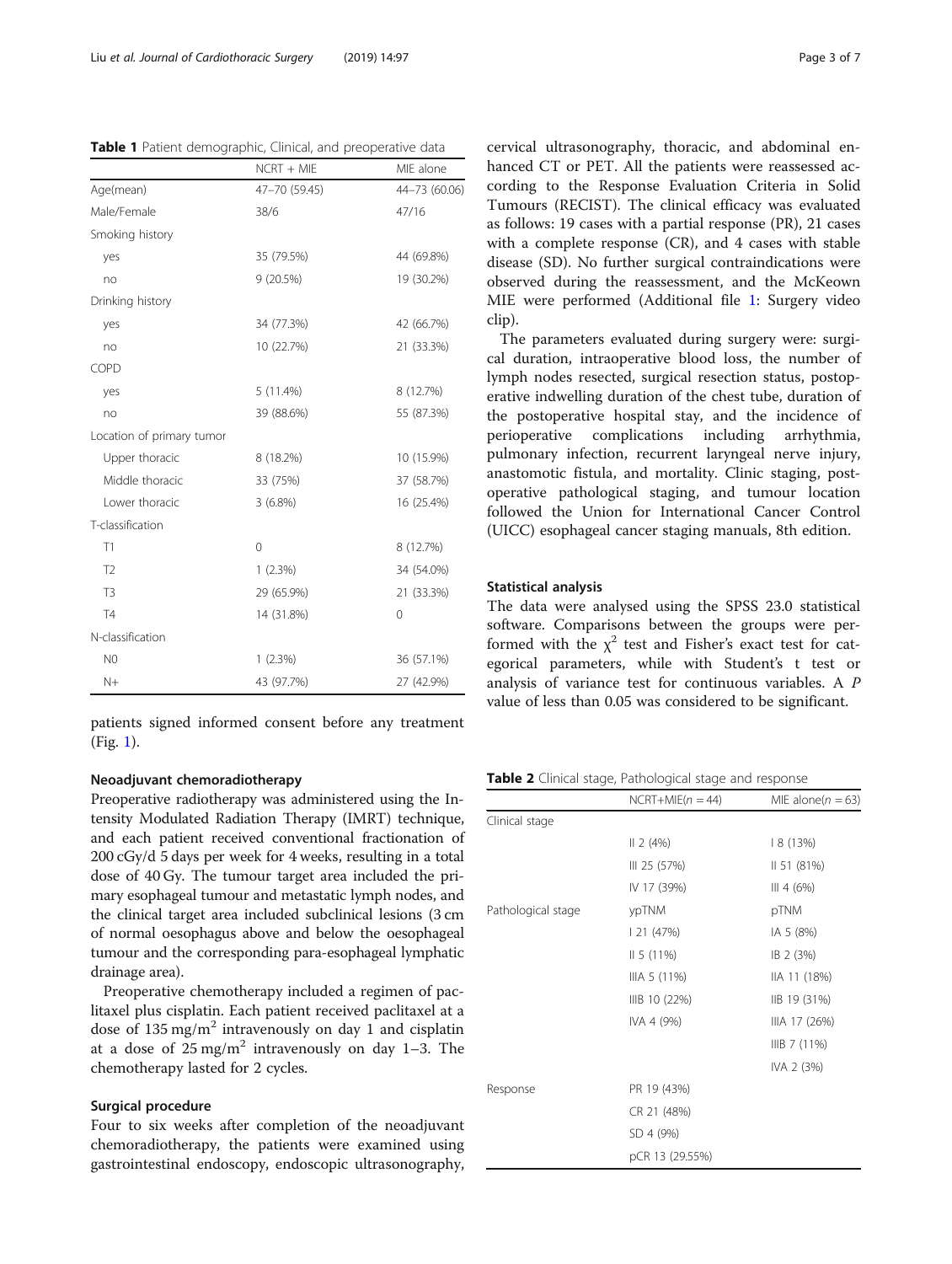|                                             | NCRT+MIE            | MIF alone           | P      |
|---------------------------------------------|---------------------|---------------------|--------|
| Surgical duration (min)                     | $253.59 \pm 47.51$  | $222.86 \pm 42.86$  | 0.675  |
| Blood loss (mL)                             | $164.55 \pm 109.09$ | $146.19 \pm 112.89$ | 0.545  |
| Incidence of complications                  | 34.10%              | 31.75%              | 0.799  |
| Duration of postoperative hospital stay (d) | $12.84 \pm 6.57$    | $14.60 \pm 8.48$    | 0.721  |
| Duration of intubation (d)                  | $5.68 + 3.08$       | $6.54 + 4.97$       | 0.311  |
| Surgery completion rate                     | 88.64%              | 92.06%              | 0.549  |
| Numberof lymph nodes resected               | $18.36 \pm 8.01$    | $22.10 \pm 12.03$   | 0.075  |
| R0 resection rate                           | 95.45%              | 96.83%              | > 0.99 |

Table 3 Perioperative outcomes in NCRT + MIE and MIE alone patients

# Results

Among all the patients, 44 were in the NGRT+MIE group and 63 were in the MIE alone group. Demographic and clinical data were compared (Table [1](#page-2-0)).Of the 44 patients in the NCRT+MIE group, 38 were men, 6 were women, and the average age was 59.45 years.Tumours were localized in the upper section on 8 cases, the middle section on 33 cases, and the lower section on 3 cases. The clinical stages were stages II-IV. The surgical duration time was  $253.59 \pm$ 47.51 min, intraoperative blood loss was  $164.55 \pm 164.5$ 109.09 mL, and the number of resected lymph nodes was  $18.36 \pm 8.01$ . The postoperative intubation time was  $5.68 \pm 3.08$  days, and the duration of the postoperative hospital stay was  $12.84 \pm 6.57$  days. Five patients were converted to open thoracotomy during the operation. The completion rate of MIE was 88.64%. Among the patients, 42 cases achieved R0 resection, 1 case achieved R1 resection, and 1 case achieved R2 resection, with an R0 resection rate of 95.45%. The overall incidence of complications was 34.10%, including 2 cases of hoarseness, 3 cases of anastomotic fistula, 8 cases of pulmonary infection, 1 case of chylothorax, and 8 cases of arrhythmia. No incision infections or thrombosis-related events were noted, and no perioperative mortality occurred. The postoperative pathologic stages (ypTNM staging) were stages I-IVA, with a complete pathological response (pCR) rate of 29.55%.

Table 4 Postperative complications of NRT + MIE and MIE alone patients

| NCRT+MIF   | MIF alone  | р      |
|------------|------------|--------|
| 2(4.5%)    | 6(9.5%)    | 0.55   |
| 8 (18.1%)  | $2(3.2\%)$ | 0.02   |
| 8 (18.1%)  | 10 (15.9%) | 0.81   |
| $1(2.3\%)$ | 0          | 0.41   |
| 3(6.8%)    | $4(6.3\%)$ | > 0.99 |
| 15 (34.1%) | 20 (31.7%) | 0.799  |
|            |            |        |

Of the 63 patients in the MIE alone group, 47 were men and 16 were women, and the average age was 60.06 years. Tumours were localized in the upper section on 10 cases, the middle section on 37 cases, and the lower section on16 cases. The clinical stages were stages I-III. The surgical duration time was  $222.86 \pm 42.86$  min, intraoperative blood loss was  $146.19 \pm 112.89$  ml, and the number of resected lymph nodes was  $22.10 \pm 12.03$ . The postoperative intubation time was  $6.54 \pm 4.97$  days, and the duration of the postoperative hospital stay was  $14.60 \pm 8.48$  days. Five patients were converted to open thoracotomy during surgery. The completion rate of MIE was 92.06%. Among the patients, 61 cases achieved R0 resection, 2 cases achieved R1 resection, and no cases achieved R2 resection, R0 resection rate was 95.45%. The overall incidence of complications was 31.75%, including 6 cases of recurrent laryngeal nerve injury, with 3 cases exhibiting hoarseness, 4 cases of anastomotic fistula, 10 cases of pulmonary infection, and 1 case of arrhythmia. No incision infections or thrombosis-related events were noted, and no perioperative mortality occurred. Clinical stage, Pathological stage and response were compared (Table [2\)](#page-2-0).

Comparing both groups, surgical duration, intraoperative blood loss, number of lymph nodes, duration of the postoperative hospital stays, postoperative intubation time, total incidence of complications, and R0 resection rate have no significant difference. Incidence of arrhythmia was higher in CRM  $(P < 0.02)$  (Tables 3 and 4).

# **Discussion**

The recommended treatment for oesophageal cancer is multidisciplinary therapy, including surgery, radiotherapy, chemotherapy, and targeted therapy. Preoperative chemoradiotherapy is imperative in patients with locally advanced esophageal cancer. Multiple studies around the world have shown that although NCRT combined with surgical treatment for esophageal carcinoma did not reduce the local recurrence rate and distant metastasis rate, such combined treatment can improve the surgical R0 resection rate and long-term survival rate of the patients to some extent when compared with surgery alone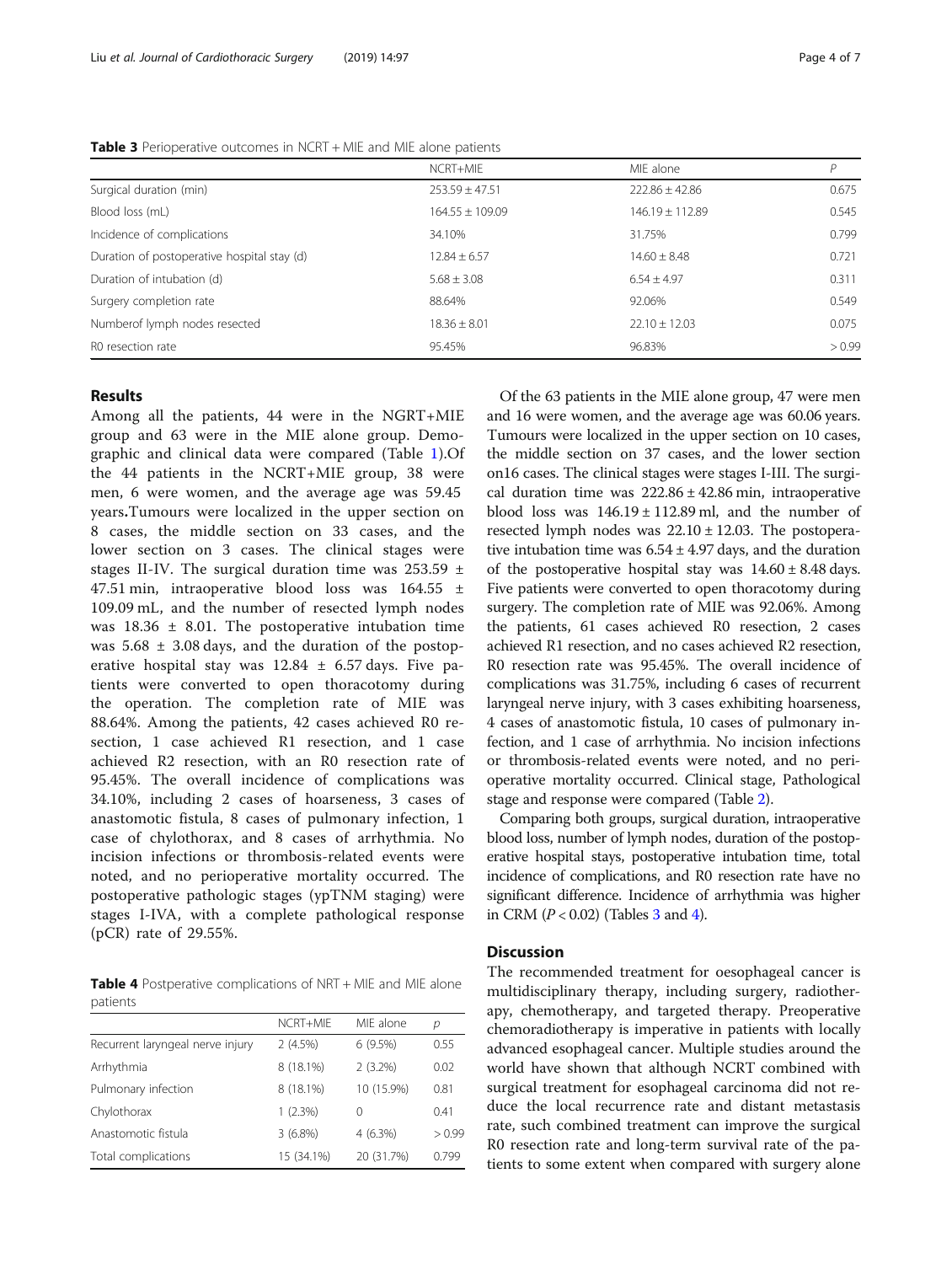[[2\]](#page-5-0). A meta-analysis compared the postoperative survival rate after NCRT combined with surgery and the survival rate with surgery alone and found that while the 1-year survival rate was not significantly different between the two groups, the NCRT group had a higher 2–5-year survival rate, and the 5-year survival rate with chemoradiotherapy was significantly better than that with surgery alone. The 5-year survival rate with sequential chemoradiotherapy did not show any obvious advantages [\[12](#page-6-0)]. Another meta-analysis suggests that preoperative chemoradiotherapy and preoperative chemotherapy are significantly better than surgery alone, but the advantages of neoadjuvant chemoradiotherapy and neoadjuvant chemotherapy remain controversial [\[13](#page-6-0)]. Endoscopy causes minimal trauma to the patient, which is beneficial for postoperative recovery and reduces the incidence of perioperative complications [\[14,](#page-6-0) [15](#page-6-0)]. Currently, approximately 30% of esophageal cancers are treated with MIE worldwide [\[16](#page-6-0), [17](#page-6-0)]. However, the selection of a specific surgical procedure in medical centre depends on the technical capacity of the centre, individual differences in patients, and tumour-related characteristics [[18\]](#page-6-0). MIE is currently the preferred technique. However, the application of MIE in patients with esophageal cancer after neoadjuvant therapy remains controversial. MIE has been reported to be feasible for patients with advanced esophageal cancer after neoadjuvant therapy, but the majority of evidence is based on tumours of the lower esophageal segment, most of which are adenocarcinomas. Squamous cell carcinoma has different tumour characteristics, and tumours of the upper and middle esophageal segments are more challenging surgically [\[19](#page-6-0)–[21](#page-6-0)]. Compared to open surgery, minimally invasive surgery has the advantages of minimal trauma, a shorter surgical duration, less blood loss, and lower pulmonary infection rates. However, preoperative chemoradiotherapy reduces patients' immunity, causes local tissue oedema, adhesions, and fibrosis, and it induces anatomical and tissue organization changes [[22](#page-6-0)]. Additionally, advanced esophageal cancer is typically located near the aorta, trachea, and bronchus, and injury to any of these structures will cause serious complications. The retrospective cohort study by Merrit et al. reported that neoadjuvant therapy did not increase postoperative morbidity and mortality, and postoperative complications were often associated with preoperative complications and surgical techniques [[23\]](#page-6-0). A study by Bosch et al. suggested that neoadjuvant therapy increases cardiovascular and pulmonary complications, mainly pneumonia and arrhythmia [\[24](#page-6-0)]. A meta-analysis by Waresijiang et al. also showed that perioperative complications and mortality were significantly lower with MIE versus open esophagectomy  $\lceil 25 \rceil$  $\lceil 25 \rceil$  $\lceil 25 \rceil$ . Rizk et al. reported that postoperative complications were associated with surgical techniques and that minimally invasive surgery performed by skilled surgeons can significantly reduce surgery-related complications [[26\]](#page-6-0).

Based on our experience, the McKeown MIE is feasible, and its safety and reliability are ensured by surgical team collaboration. Advancements in chemoradiotherapy technology have enabled considerable minimization of damage to normal tissues and reduced the associated complications. However, after radiotherapy, the primary tumour site of esophageal cancer and the areas receiving radiotherapy often exhibit necrosis, fibrosis, and organizational alterations, further, the normal tissue gap disappears and transforms into a hard, fibrous plate-like structure. The boundaries of the mediastinum are blurred, with an unclear anatomical level. Adhesive fibrosis is more serious in patients with obvious tumour invasion before radiotherapy. Therefore, such surgical procedures have high technical requirements for surgeons, especially for tumours in the middle and upper thoracic esophagus where resection is more difficult and requires careful planning and refinement. The operation should involve precise isolation with minimal dragging and pushing forces that may cause aortic and tracheal damage. Isolation should start from areas with no lesion and gradually extend to areas with the lesion. The dense adhesions of important organs should be addressed at the end of the procedure to reduce the possibility or extent of damage. An experienced surgeon can use a surgical instrument to push against the tumour tissue to assess the mobility of the lesion and its relationship with the trachea and the aorta. If the lesion invades the aorta, the lesion can be resected together with the aortic adventitia. Extended intubation time may damage the throat and trachea. Balloon dilatation of the left main bronchus affects the exposure of the left recurrent laryngeal nerve lymph node area. Dragging force on the trachea may lead to displacement of the endotracheal tube and result in poor lung collapse, which increases the difficulty of the operation during resection of subcarinal and left recurrent laryngeal nerve lymph nodes [[7\]](#page-6-0). Single-lumen endotracheal intubation results in a better collapse of the tracheal membrane, and the use of an artificial pneumothorax in thoracic surgery further accelerates complete lung collapse. Subsequently, the interstitial adipose tissue gap within the mediastinum and the tissue gap around the lymph nodes are widened to fully expose the surgical field, facilitate isolation, reduce blood loss, decrease the rate of recurrent laryngeal nerve injury, and promote thorough resection of the lymph nodes [[8](#page-6-0), [27](#page-6-0)].

Common reasons for conversion to open surgery include total thoracic dense adhesions, technical difficulties since an early stage, and a requirement for dual-lung ventilation to ensure stable intraoperative respiration. In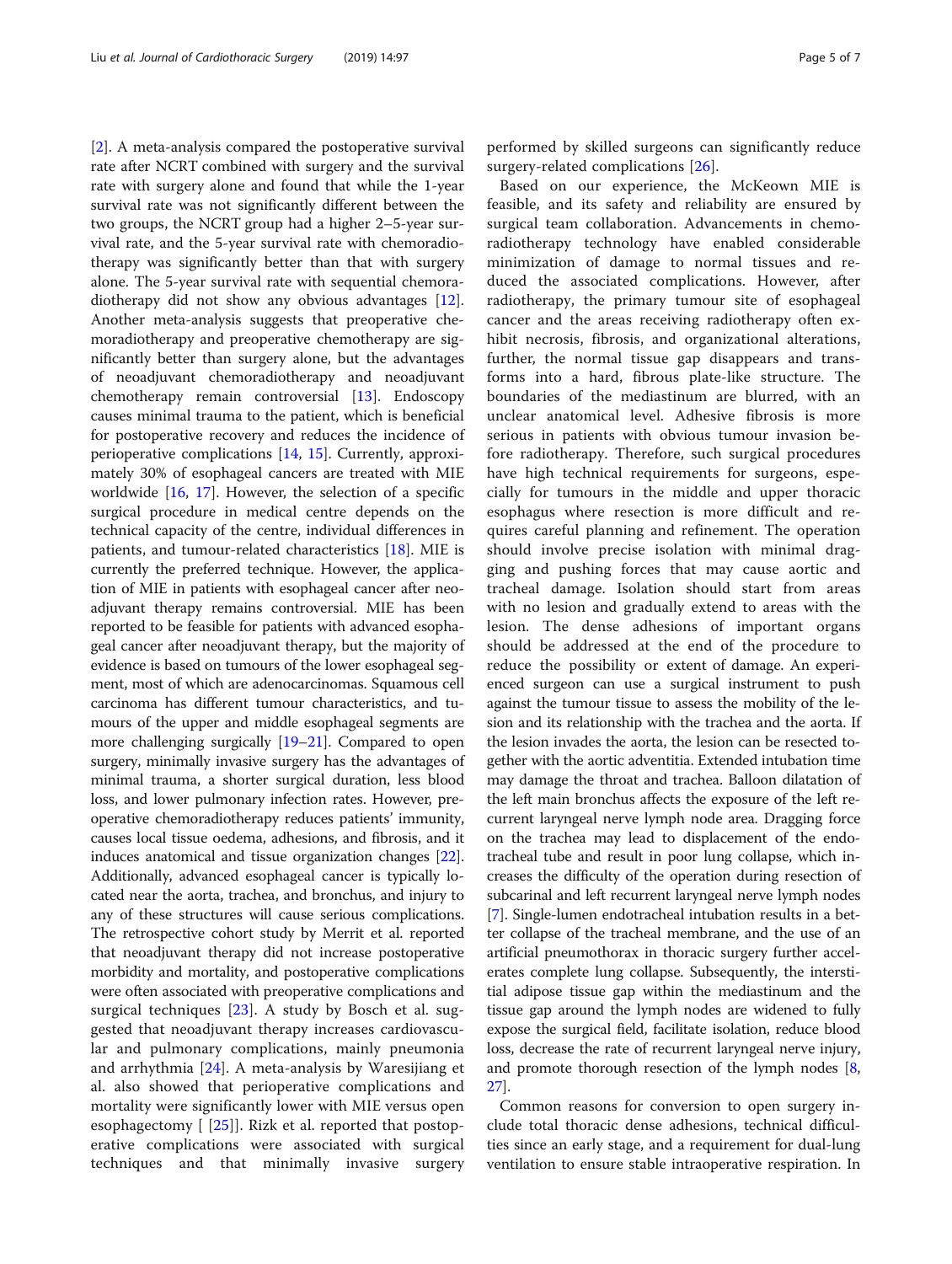<span id="page-5-0"></span>this study, no significant differences were identified in the surgical duration, intraoperative blood loss, the number of lymph node resected, duration of the postoperative hospital stay, postoperative intubation time, and the total complication rate between the two groups  $(p >$ 0.05). In a study on minimally invasive surgery in patients after NCRT by Mu et al., patients at stage III accounted for 25.1% of the cases, average surgical duration was 330 min, blood loss was 100 mL (100–200 mL), average number of resected lymph nodes was 22, the duration of hospitalization was 16 days, total incidence of complications was 43.4% (33/76), incidence of complications related to surgery was 25%, and the incidence of pulmonary complications was 2.9% [\[28](#page-6-0)]. Bagheri et al. carried out a study on pulmonary complications and found that the difficulty of ventilator separation was related to the number of sputum bacteria, while no correlation was found between neoadjuvant therapy and pulmonary complications [\[29](#page-6-0)]. In our study of the NCRT+MIE group, 8 cases of arrhythmia were noted, which is significantly more than the 2 cases identified in the surgery alone group ( $p = 0.02$ ). The 8 cases of arrhythmia were paroxysmal supraventricular tachycardia, and they were all converted to sinus rhythm after treatment with no adverse cardiac events. These events may be related to myocardial damage caused by chemoradiotherapy. A study by Day et al. found that neoadjuvant chemoradiotherapy tended to increase the incidence of atrial fibrillation complications (73.7% vs 56.6%,  $p = 0.07$  [\[30](#page-6-0)]. Previous studies concluded that the ratio of total complications for an esophagectomy was 20.5–63.5%, the incidence of minimally invasive surgery was lower than that of open surgery, and the recovery after minimally invasive surgery was faster than that after open surgery [\[31](#page-6-0)–[33\]](#page-6-0).

This study had some limitations. The sample size of the study was small. Patients enrolled were not randomly assigned, resulting in selection bias. Some of the patients at clinical stage III refused chemoradiotherapy, and surgery was performed alone. Most patients have not been followed up for 3 years. Although we discuss perioperative outcomes, it will be better when we add survival analysis. In addition, the follow-up continued and our department is conducting a clinical trial (CHIC-TR-INR-17013584). We hope to obtain more effective data to improve the advantages of MIE for patients with oesophageal cancer.

#### Conclusion

In a conclusion, based on the current evidence, minimally invasive esophagectomy after neoadjuvant chemoradiotherapy is feasible, safe, and beneficial for postoperative recovery of patients. This surgical technique is worthy of extensive clinical application.

# Additional file

[Additional file 1:](https://doi.org/10.1186/s13019-019-0920-0) Surgical video clip. (MPG 64616 kb)

# Abbreviations

CR: Complete response; ESCC: Esophageal squamous cell carcinoma; IMRT: Intensity Modulated Radiation Therapy; MIE: Minimally invasive esophagectomy; NCRT: Neoadjuvant chemoradiotherapy; pCR: pathologically complete response; PR: Partial response; RECIST: Response Evaluation Criteria in Solid Tumours; SD: Stable disease; UICC: Union for International Cancer Control

#### Acknowledgements

Not applicable.

### Funding

No funding.

# Availability of data and materials

All data generated or analysed during this study are included in this published article.

#### Authors' contributions

GYL, YTH and LP performed the operations. GYL wrote the manuscript. YF and KNW performed the chemoradiotherapy. GYL and KNW collected the clinical data. All authors read and approved the final manuscript.

#### Ethics approval and consent to participate

Ethics approval for this study was obtained and approved by the ethics committee of Sichuan Cancer Hospital & Institute.

#### Consent for publication

The patients included in the study provided their informed consent.

#### Competing interests

The authors declare that they have no competing interests.

#### Publisher's Note

Springer Nature remains neutral with regard to jurisdictional claims in published maps and institutional affiliations.

#### Author details

<sup>1</sup>Department of Thoracic Surgery, Sichuan Cancer Hospital and Institute, No.55, Section4, South Renmin Road, Chengdu 610041, China. <sup>2</sup>Department of Radiation Oncology, Sichuan Cancer Hospital and Institute, No.55, Section4, South Renmi Road, Chengdu 610041, China.

#### Received: 7 January 2019 Accepted: 13 May 2019 Published online: 28 May 2019

#### References

- 1. Arnold M, Soerjomataram I, Ferlay J, Forman D. Global incidence of oesophageal cancer by histological subtype in 2012. Gut. 2015;64(3):381–7.
- 2. Lagergren J, Smyth E, Cunningham D, Lagergren P. Oesophageal cancer. Lancet. 2017;390(10110):2383–236.
- 3. Gebskj V, Burmeister B, Smithers BM, et al. Survival benefits from neoadjuvant chemoradiotherapy or chemotherapy in oesophageal carcinoma:a meta—analysis. Lancet 0ncol. 2007;8(3):226–34.
- Van Hagen P, Hulshof MC, van Lanschot JJ, Steyerberg EW, van Berge Henegouwen MI, Wijnhoven BP, Richel DJ, Nieuwenhuijzen GA, Hospers GA, Bonenkamp JJ, et al. Preoperative chemoradiotherapy for esophageal or junctional cancer. N Engl J Med. 2012;366:2074–84.
- 5. Shapiro J, van Lanschot JJB, Hulshof MCCM, et al. Neoadjuvant chemoradiotherapy plus surgery versus surgery alone for oesophageal or junctional cancer (CROSS): long-term results of a randomised controlled trial. Lancet Oncol. 2015;16(9):1090–8.
- 6. Wang H, Shen Y, Feng M, et al. 0utcomes, quality of life, and survival after esophagectomy for squamous cell carcinoma: a propensity score—matched